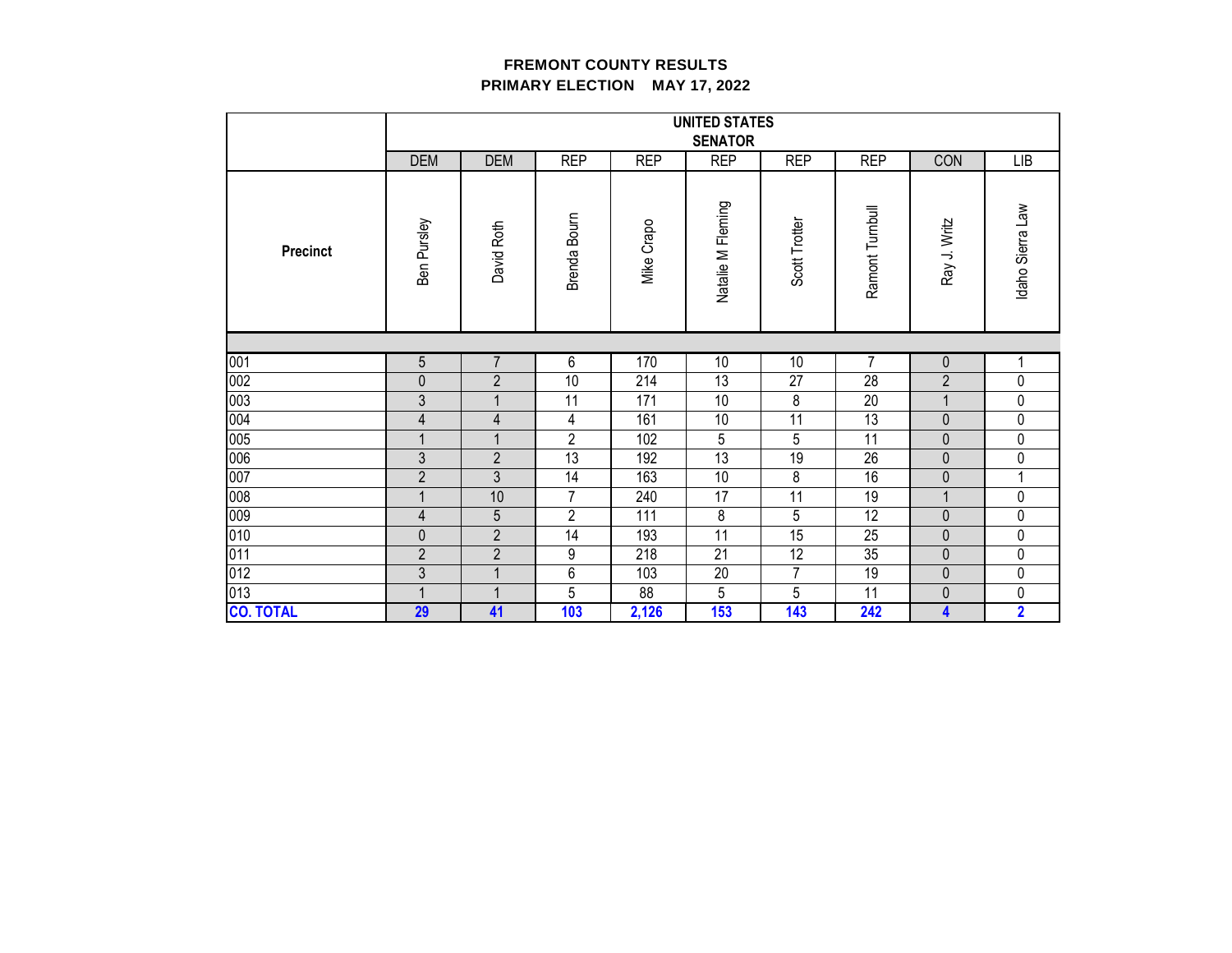|                                 | <b>UNITED STATES</b><br><b>REPRESENTATIVE</b><br><b>DISTRICT 2</b> |                      |                           |                  |                 |             |  |
|---------------------------------|--------------------------------------------------------------------|----------------------|---------------------------|------------------|-----------------|-------------|--|
|                                 | <b>DEM</b>                                                         | <b>REP</b>           | <b>REP</b>                | <b>REP</b>       | <b>REP</b>      | <b>REP</b>  |  |
| <b>Precinct</b>                 | Wendy Norman                                                       | Flint L. Christensen | Daniel Algiers Lucas Levy | Chris Porter     | Mike Simpson    | Bryan Smith |  |
|                                 |                                                                    |                      |                           |                  |                 |             |  |
| 001                             | 12                                                                 | $\overline{14}$      | $\overline{3}$            | 10               | 117             | 62          |  |
| $\overline{002}$                |                                                                    |                      |                           |                  |                 |             |  |
|                                 | $\overline{3}$                                                     | 34                   | $\overline{3}$            | 12               | 130             | 116         |  |
| 003                             | 4                                                                  | 27                   | $\overline{2}$            | 15               | 108             | 67          |  |
|                                 | 8                                                                  | 10                   | $\overline{2}$            | 17               | 107             | 65          |  |
|                                 | $\overline{2}$                                                     | $\overline{3}$       | 1                         | 8                | 70              | 48          |  |
|                                 | $\overline{5}$                                                     | 21                   | 1                         | 12               | 106             | 128         |  |
|                                 | $6\phantom{a}$                                                     | 16                   | 6                         | 13               | 112             | 68          |  |
| 004<br>005<br>006<br>007<br>008 | 11                                                                 | 18                   | 4                         | 16               | 162             | 91          |  |
| 009                             | $\boldsymbol{9}$                                                   | 9                    | $\overline{2}$            | $\boldsymbol{9}$ | 70              | 46          |  |
| 010                             | $\overline{2}$                                                     | $\overline{17}$      | $\overline{\mathbf{4}}$   | 13               | 102             | 117         |  |
| 011                             | $\overline{3}$                                                     | 24                   | 4                         | 9                | 134             | 127         |  |
| $\overline{012}$                | $\overline{3}$                                                     | 18                   | $\overline{5}$            | 10               | 62              | 58          |  |
| 013<br><b>CO. TOTAL</b>         | $\overline{2}$<br>70                                               | $\overline{17}$      | 1                         | $\overline{6}$   | $\overline{71}$ | 47          |  |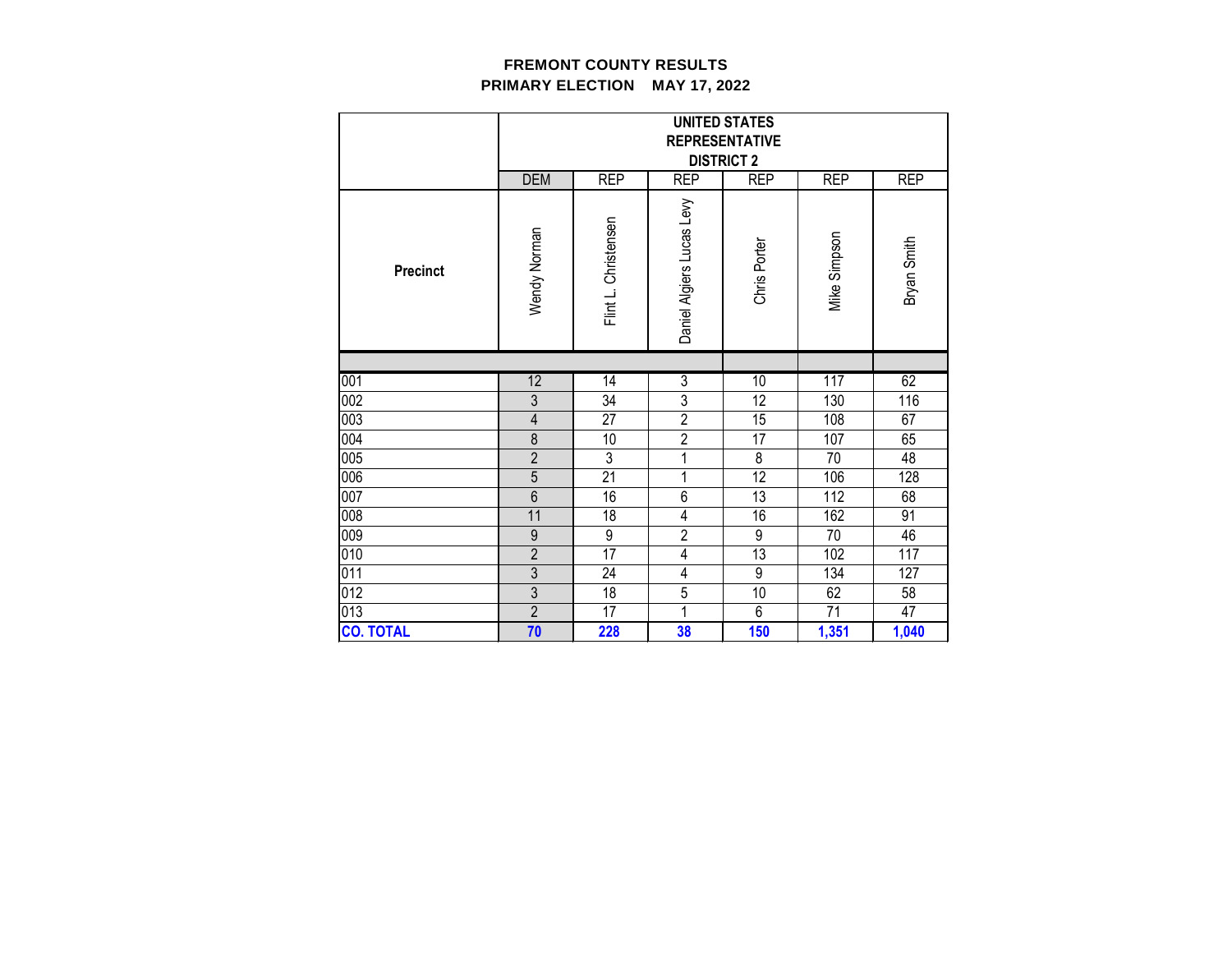|                  |                |                    |                       |                                 |                         |                               |                | <b>GOVERNOR</b> |                |                  |             |                    |
|------------------|----------------|--------------------|-----------------------|---------------------------------|-------------------------|-------------------------------|----------------|-----------------|----------------|------------------|-------------|--------------------|
|                  | <b>DEM</b>     | DEM                | <b>DEM</b>            | <b>REP</b>                      | <b>REP</b>              | <b>REP</b>                    | <b>REP</b>     | <b>REP</b>      | <b>REP</b>     | <b>REP</b>       | <b>REP</b>  | CON                |
| <b>Precinct</b>  | Stephen Heidt  | David Reilly (W/I) | Shelby Rognstad (W/I) | Bradshaw<br>Steven <sub>R</sub> | Ben Cannady             | <b>Humphreys</b><br>Edward R. | Ashley Jackson | Brad Little     | Lisa Marie     | Janice McGeachin | Cody Usabel | Chantyrose Davison |
|                  |                |                    |                       |                                 |                         |                               |                |                 |                |                  |             |                    |
| 001              | 11             | $\overline{0}$     |                       | $6\overline{6}$                 |                         | 13                            | 1              | 154             | $\overline{0}$ | 35               | 0           | $\overline{0}$     |
| 002              | $\overline{2}$ | $\mathbf 0$        | $\pmb{0}$             | 10                              | $\mathbf 0$             | 20                            | 1              | 158             | $\mathbf{1}$   | 108              | 0           | $\overline{2}$     |
| 003              | $\overline{2}$ | $\mathbf 0$        | $\pmb{0}$             | 5                               |                         | 25                            | $\overline{7}$ | 124             | 3              | 56               | 0           | $\mathbf{1}$       |
| 004              | $6\,$          | $\mathbf 0$        | $\pmb{0}$             | $\overline{7}$                  | $\mathbf 0$             | 21                            | 4              | 125             | 5              | 44               | $\pmb{0}$   | $\pmb{0}$          |
| 005              | $\overline{1}$ | $\mathbf 0$        | $\mathbf{1}$          | 1                               | $\mathbf 0$             | 17                            | $\sqrt{2}$     | 92              | $\overline{2}$ | 17               | $\mathbf 0$ | $\pmb{0}$          |
| 006              | $\mathfrak{Z}$ | $\mathbf 0$        | $\mathbf{1}$          | 9                               | $\mathbf 0$             | 24                            | 4              | 157             | $\mathbf{1}$   | 75               | $\mathbf 0$ | $\overline{0}$     |
| 007              | $\overline{5}$ | $\mathbf 0$        | $\pmb{0}$             | 8                               | $\mathbf 0$             | 30                            | 5              | 126             | $\overline{c}$ | 45               | 0           | $\pmb{0}$          |
| 008              | $\bf 8$        | $\pmb{0}$          | $\sqrt{2}$            | 16                              | $\mathbf 0$             | 27                            | 9              | 171             | $\overline{2}$ | 71               | 0           |                    |
| 009              | $\overline{7}$ | $\mathbf 0$        | $\mathbf{1}$          | 5                               |                         | $\boldsymbol{9}$              | 4              | 85              | 3              | 31               | 0           |                    |
| 010              | $\overline{2}$ | $\pmb{0}$          | $\pmb{0}$             | 9                               | $\overline{\mathbf{A}}$ | 36                            | 6              | 129             | $\overline{2}$ | 78               | $\mathbf 1$ |                    |
| 011              | $\mathfrak{Z}$ | $\pmb{0}$          | $\pmb{0}$             | 8                               |                         | 28                            | $\mathsf 3$    | 179             | $\sqrt{2}$     | 80               | 0           |                    |
| 012              | $\overline{4}$ | $\mathbf{0}$       | $\pmb{0}$             | $\overline{11}$                 |                         | $\overline{29}$               | $\overline{ }$ | 79              | $\overline{2}$ | $\overline{34}$  | $\mathbf 0$ | $\pmb{0}$          |
| 013              | $\overline{2}$ | $\mathbf{0}$       | $\mathbf 0$           | $\overline{\mathbf{4}}$         | $\overline{2}$          | $\overline{23}$               | 6              | $\overline{47}$ | $\mathbf 0$    | $\overline{30}$  | $\mathbf 0$ |                    |
| <b>CO. TOTAL</b> | 56             | $\mathbf{0}$       | $6\phantom{a}$        | 99                              | 8                       | 302                           | 53             | 1,626           | 25             | 704              | 1           | 4                  |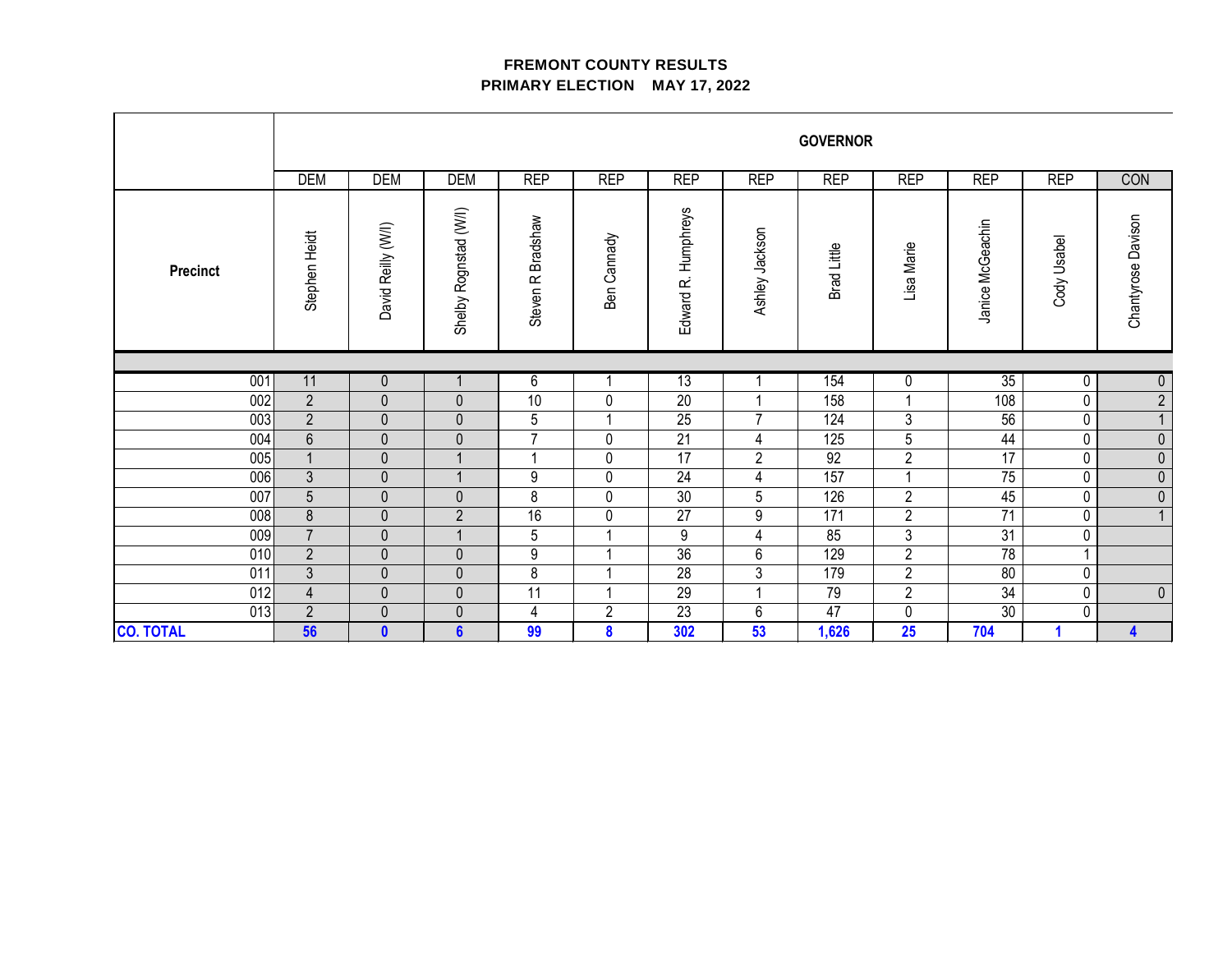|                  | CON                     | LIB                     | LIB                     |
|------------------|-------------------------|-------------------------|-------------------------|
| <b>Precinct</b>  | Ryan Cole (W/I)         | John Dionne Jr.         | Paul Sand               |
|                  |                         |                         |                         |
| 001              | 0                       | 1                       | 0                       |
| 002              | $\mathbf{0}$            | 0                       | $\overline{0}$          |
| 003              | $\mathbf{0}$            | 0                       | $\overline{0}$          |
| 004              | 0                       | 0                       | $\mathbf 0$             |
| 005              | $\overline{0}$          | 0                       | 0                       |
| 006              |                         | 0                       | $\mathbf{0}$            |
| 007              |                         | 0                       | $\mathbf{0}$            |
| 008              | 0                       | 0                       | 0                       |
| 009              |                         | 0                       | $\overline{0}$          |
| $\overline{010}$ |                         | 0                       | $\overline{0}$          |
| 011              |                         | 0                       | $\mathbf 0$             |
| $\overline{012}$ | 0                       | $\overline{0}$          | $\overline{0}$          |
| 013              |                         | 0                       | $\overline{0}$          |
| <b>CO. TOTAL</b> | $\overline{\mathbf{0}}$ | $\overline{\mathbf{1}}$ | $\overline{\mathbf{0}}$ |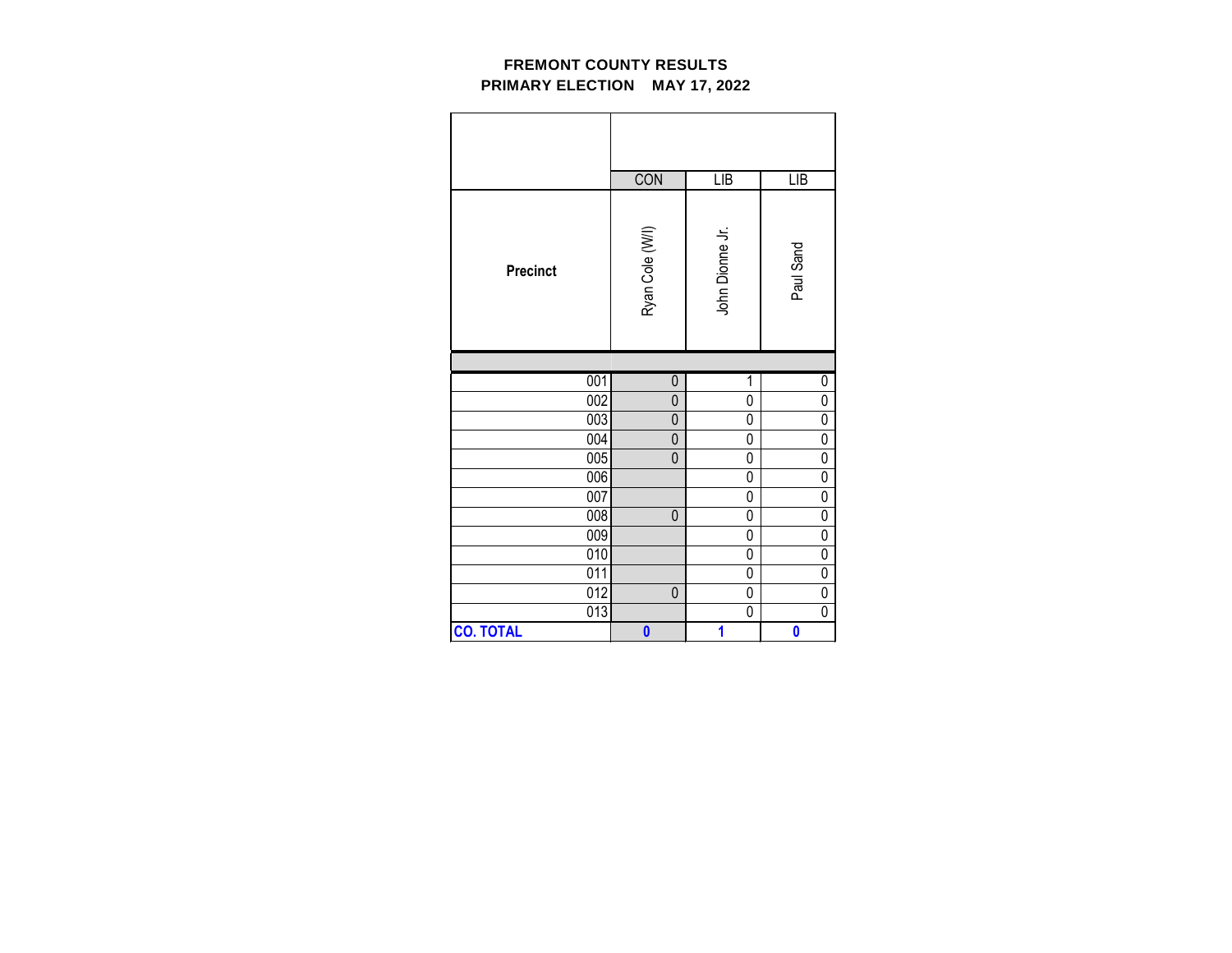|                  | <b>LIEUTENANT</b><br><b>GOVERNOR</b> |             |                      |                    |                | <b>SECRETARY</b><br>OF STATE |              |              |                 |
|------------------|--------------------------------------|-------------|----------------------|--------------------|----------------|------------------------------|--------------|--------------|-----------------|
|                  | <b>DEM</b>                           | <b>REP</b>  | <b>REP</b>           | <b>REP</b>         | CON            | <b>DEM</b>                   | <b>REP</b>   | <b>REP</b>   | <b>REP</b>      |
| <b>Precinct</b>  | Terri Pickens Manweiler              | Scott Bedke | Daniel J Gasiorowski | Priscilla Giddings | Pro-Life       | Shawn Keenan                 | Phil McGrane | Dorothy Moon | Mary Souza      |
|                  |                                      |             |                      |                    |                |                              |              |              |                 |
| 001              | 10                                   | 146         | $\overline{12}$      | 47                 | 0              | 13                           | 101          | 60           | 40              |
| 002              | $\overline{2}$                       | 157         | 16                   | 117                |                | $\overline{2}$               | 127          | 138          | $\overline{26}$ |
| 003              | $\overline{2}$                       | 123         | 13                   | 81                 |                | $\overline{4}$               | 90           | 88           | $\overline{41}$ |
| 004              |                                      | 137         | 11                   | 55                 | $\mathbf 0$    | 6                            | 98           | 66           | $\overline{36}$ |
| 005              | $\overline{2}$                       | 82          | 13                   | 34                 | $\pmb{0}$      |                              | 74           | 13           | 43              |
| 006              | $\overline{2}$                       | 141         | 24                   | 98                 | $\pmb{0}$      | 4                            | 113          | 104          | 42              |
| 007              | 5                                    | 118         | 22                   | 73                 | $\pmb{0}$      | 6                            | 85           | 99           | 29              |
| 008              | 11                                   | 161         | 25                   | 103                |                | 11                           | 117          | 117          | 46              |
| 009              | $\overline{7}$                       | 90          | $\overline{13}$      | 33                 | $\pmb{0}$      | $\boldsymbol{9}$             | 62           | 52           | $\overline{20}$ |
| 010              | $\overline{2}$                       | 136         | 14                   | 98                 | $\pmb{0}$      | $\overline{2}$               | 105          | 107          | 36              |
| 011              | $\overline{2}$                       | 180         | 14                   | 102                | $\mathbf 0$    | 3                            | 111          | 130          | 52              |
| 012              | $\overline{2}$                       | 85          | $\overline{13}$      | 56                 | $\mathbf 0$    | $\overline{\mathbf{4}}$      | 61           | 60           | $\overline{26}$ |
| 013              | $\overline{2}$                       | 58          | 8                    | 47                 | $\mathbf 0$    | $\overline{2}$               | 40           | 44           | 29              |
| <b>CO. TOTAL</b> | 50                                   | 1,614       | 198                  | 944                | 3 <sup>1</sup> | 67                           | 1,184        | 1,078        | 466             |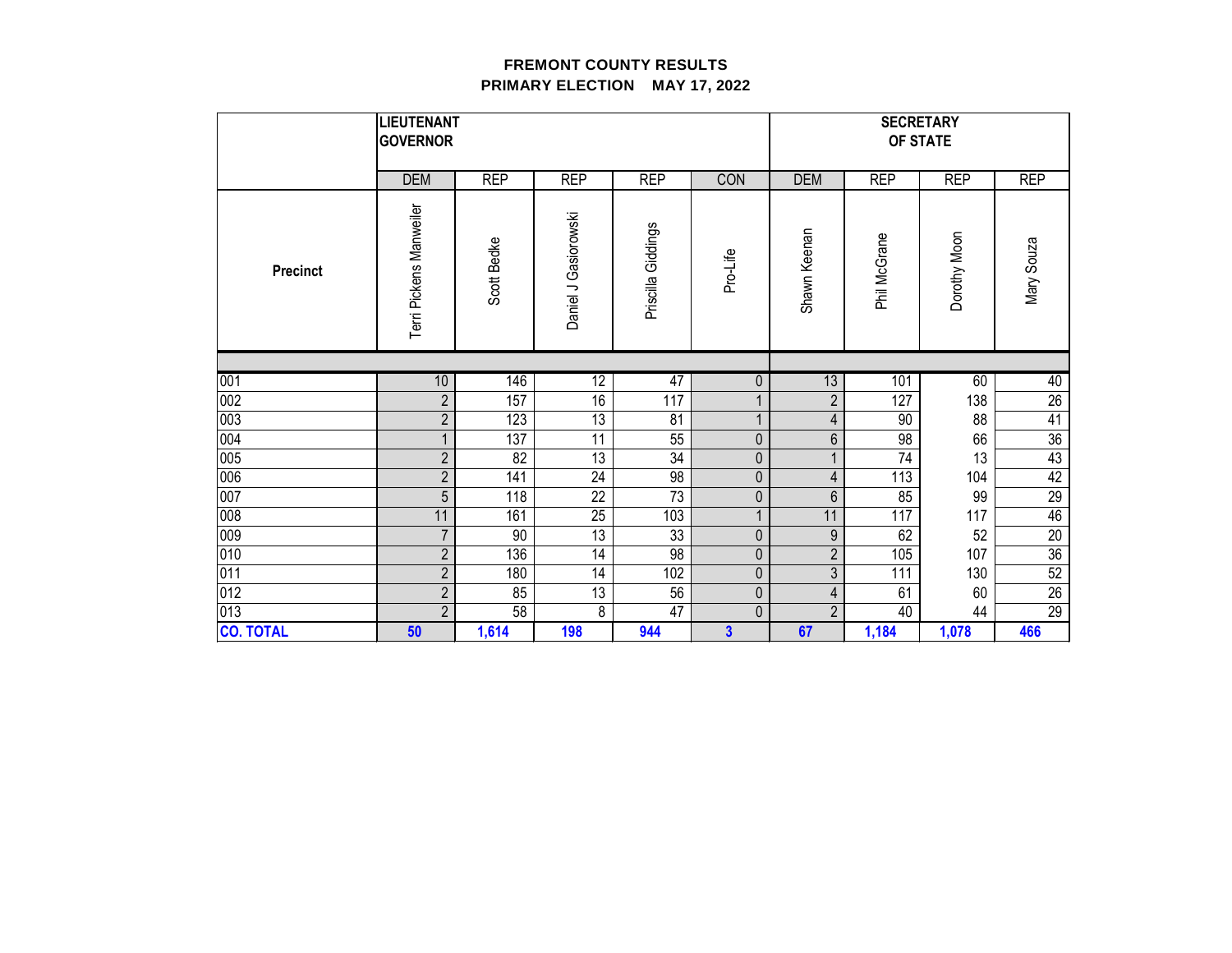|                  |                | <b>STATE</b><br><b>CONTROLLER</b> |                         | <b>STATE</b><br><b>TREASURER</b> |                    |  |
|------------------|----------------|-----------------------------------|-------------------------|----------------------------------|--------------------|--|
|                  | <b>DEM</b>     | <b>REP</b>                        | CON                     | <b>DEM</b>                       | <b>REP</b>         |  |
| <b>Precinct</b>  | Dianna David   | Brandon D Woolf                   | <b>Miste Gardner</b>    | Jill L Ellsworth                 | Julie A. Ellsworth |  |
|                  |                |                                   |                         |                                  |                    |  |
| 001              | 11             | 169                               | $\pmb{0}$               | 12                               | 201                |  |
| 002              | $\overline{2}$ | 253                               | $\overline{2}$          | $\overline{2}$                   | 274                |  |
| 003              | $\overline{2}$ | 206                               | $\mathbf{1}$            | $\overline{4}$                   | 215                |  |
| 004              | 1              | 165                               | $\overline{0}$          | $\boldsymbol{6}$                 | 188                |  |
| 005              | 1              | 104                               | 0                       | $\overline{2}$                   | 120                |  |
| 006              | $\overline{3}$ | 220                               | $\mathbf 0$             | 5                                | 251                |  |
| 007              | 5              | 191                               | 0                       | $6\phantom{1}$                   | 199                |  |
| 008              | 11             | 262                               | 1                       | 11                               | 277                |  |
| 009              | $\overline{7}$ | 121                               | $\overline{1}$          | $\overline{9}$                   | 127                |  |
| 010              | $\overline{2}$ | 222                               | $\pmb{0}$               | $\overline{2}$                   | 240                |  |
| 011              | $\overline{3}$ | 255                               | $\pmb{0}$               | $\overline{3}$                   | 281                |  |
| 012              | $\overline{2}$ | 137                               | $\overline{0}$          | $\overline{4}$                   | 149                |  |
| 013              | $\overline{2}$ | 103                               | $\mathbf 0$             | $\overline{2}$                   | 110                |  |
| <b>CO. TOTAL</b> | 52             | 2,408                             | $\overline{\mathbf{5}}$ | 68                               | 2,632              |  |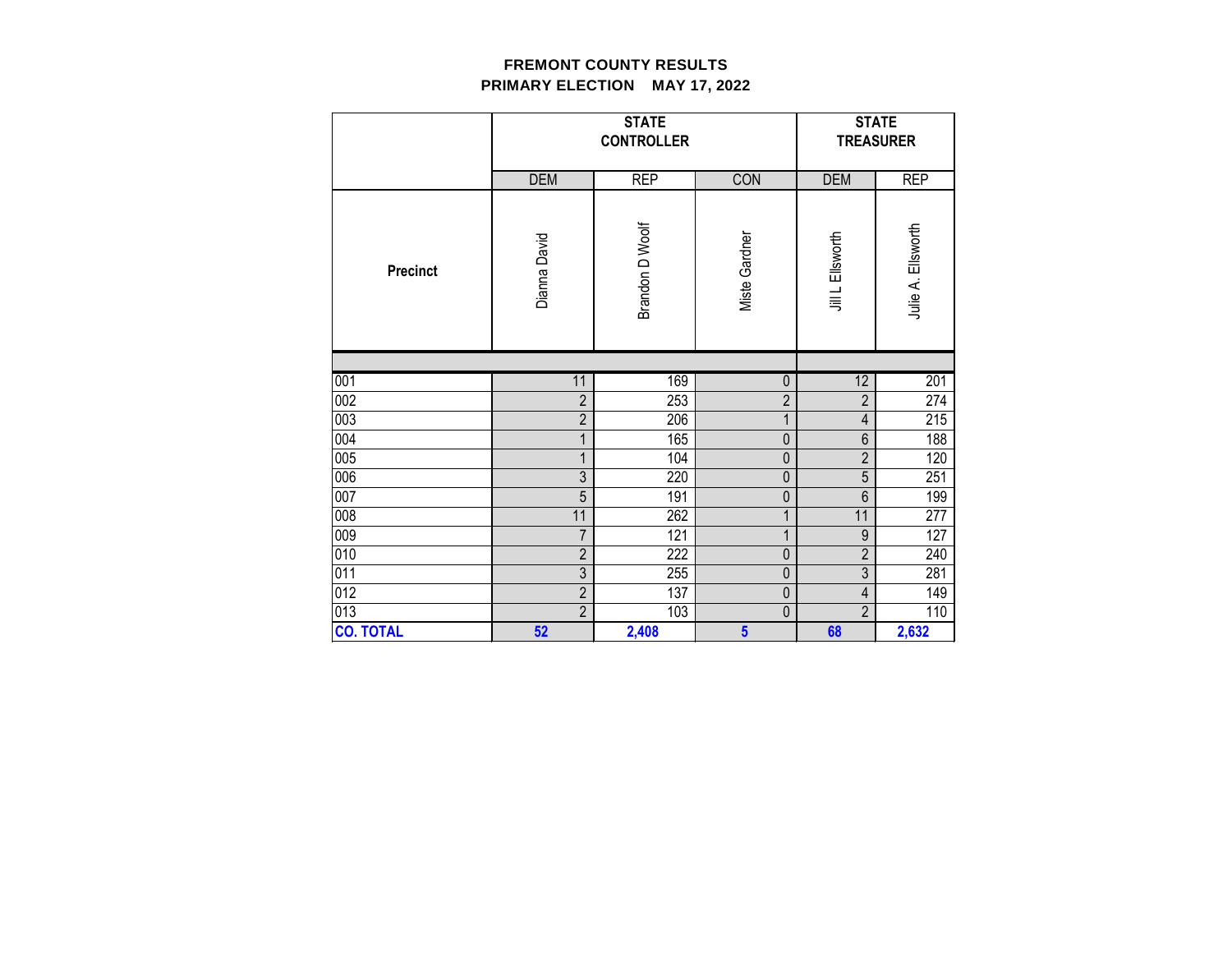|                  | <b>ATTORNEY</b><br><b>GENERAL</b> |               |                         |                 | <b>SUPERINTENDENT OF</b><br><b>PUBLIC INSTRUCTION</b> |                    |                  |                 |  |
|------------------|-----------------------------------|---------------|-------------------------|-----------------|-------------------------------------------------------|--------------------|------------------|-----------------|--|
|                  | <b>DEM</b>                        | <b>REP</b>    | <b>REP</b>              | <b>REP</b>      | <b>DEM</b>                                            | <b>REP</b>         | <b>REP</b>       | <b>REP</b>      |  |
| <b>Precinct</b>  | Steven Scanlin                    | Raul Labrador | Arthur ("Art") Macomber | Lawrence Wasden | Terry L. Gilbert                                      | Debbie Critchfield | Branden J. Durst | Sherri Ybarra   |  |
|                  |                                   |               |                         |                 |                                                       |                    |                  |                 |  |
| 001              | 11                                | 81            | $\overline{9}$          | 97              | $\overline{12}$                                       | 107                | 33               | 64              |  |
| 002              | $\overline{2}$                    | 143           | 13                      | 123             | $\overline{2}$                                        | 136                | $\overline{77}$  | $\overline{82}$ |  |
| 003              | 4                                 | 110           | 17                      | 90              | 4                                                     | 84                 | 54               | 79              |  |
| 004              | 6                                 | 66            | 16                      | 121             | 8                                                     | 108                | 40               | 54              |  |
| 005              | $\overline{2}$                    | 52            | 10                      | 61              | $\overline{2}$                                        | 71                 | 23               | $\overline{35}$ |  |
| 006              | 5                                 | 126           | 31                      | 100             | 5                                                     | 131                | 53               | 79              |  |
| 007              | 6                                 | 97            | 18                      | 99              | 6                                                     | 83                 | 42               | $\overline{87}$ |  |
| 008              | 11                                | 144           | 28                      | 116             | 11                                                    | 115                | 79               | 92              |  |
| 009              | 9                                 | 58            | $\overline{18}$         | 57              | $\boldsymbol{9}$                                      | 57                 | 36               | 42              |  |
| 010              | $\overline{2}$                    | 127           | 15                      | 106             | $\overline{2}$                                        | 101                | 57               | 93              |  |
| 011              | $\overline{2}$                    | 138           | 24                      | 118             | 3                                                     | 153                | 54               | 91              |  |
| 012              | 4                                 | 85            | 10                      | 55              | 4                                                     | 66                 | $\overline{32}$  | 54              |  |
| 013              | $\overline{2}$                    | 69            | 3                       | 38              | $\overline{2}$                                        | 59                 | 18               | 35              |  |
| <b>CO. TOTAL</b> | 66                                | 1,296         | 212                     | 1,181           | 70                                                    | 1,271              | 598              | 887             |  |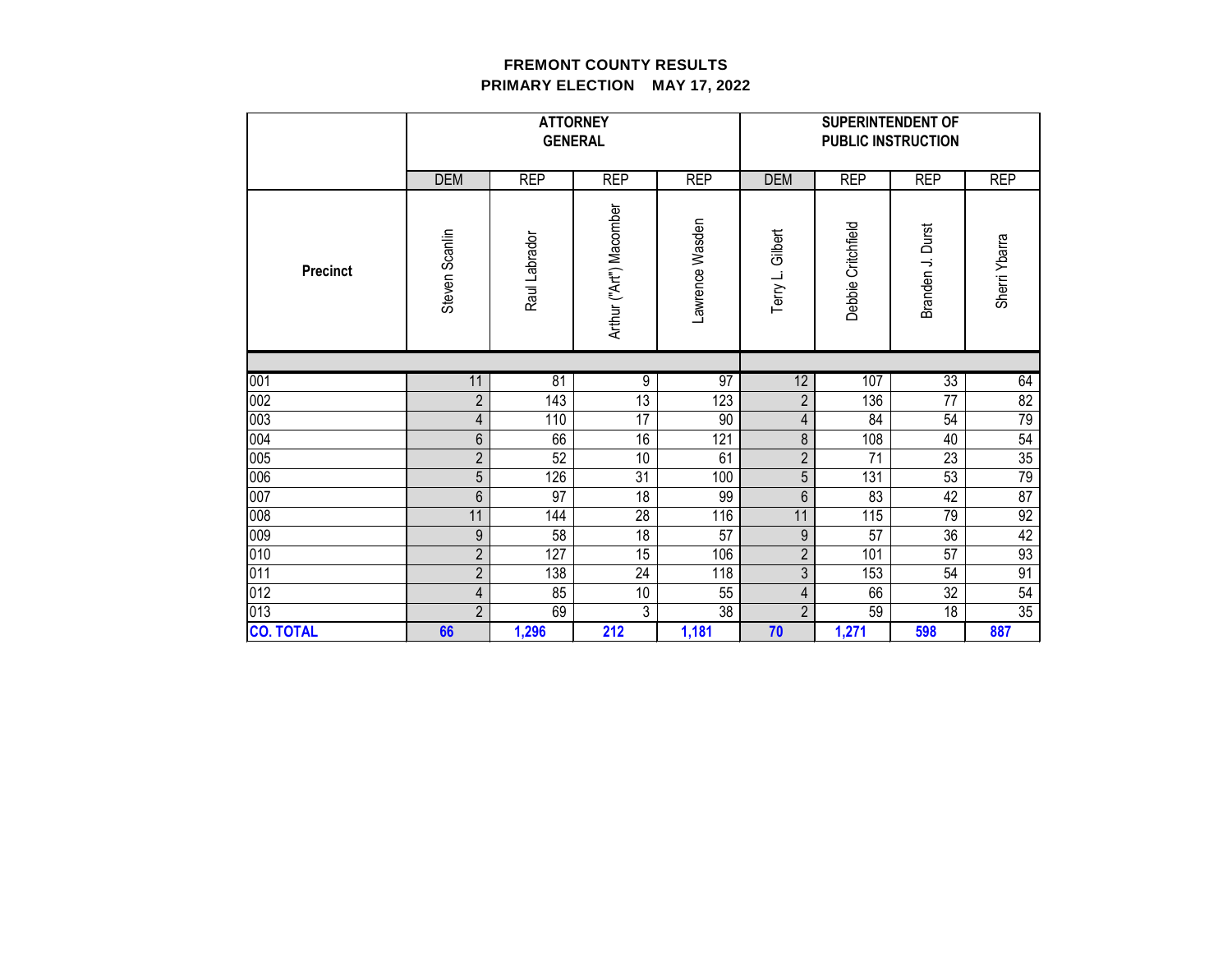|                  |                                | <b>SUPREME COURT</b><br><b>JUSTICE</b> | <b>APPELLATE</b><br><b>COURT JUDGE</b> |  |
|------------------|--------------------------------|----------------------------------------|----------------------------------------|--|
|                  | To Succeed:<br>Colleen D. Zahn | To Succeed:<br>Robyn M. Brody          | To Succeed:<br>Molly J. Huskey         |  |
| <b>Precinct</b>  | Colleen D. Zahn                | Robyn Brody                            | Molly J. Huskey                        |  |
|                  |                                |                                        |                                        |  |
| 001              | 211                            | 210                                    | 212                                    |  |
| 002              | 277                            | 276                                    | 279                                    |  |
| 003              | 221                            | 222                                    | 222                                    |  |
| 004              | 200                            | 200                                    | 198                                    |  |
| 005              | 120                            | 119                                    | 117                                    |  |
| 006              | 250                            | 252                                    | 250                                    |  |
| 007              | 210                            | 208                                    | 210                                    |  |
| 008              | 298                            | 295                                    | 297                                    |  |
| 009              | 139                            | 143                                    | 142                                    |  |
| 010              | 243                            | 242                                    | 241                                    |  |
| 011              | 283                            | 283                                    | 283                                    |  |
| 012              | 155                            | 153                                    | 53                                     |  |
| 013              | 115                            | 114                                    | 114                                    |  |
| <b>CO. TOTAL</b> | 2,722                          | 2,717                                  | 2,618                                  |  |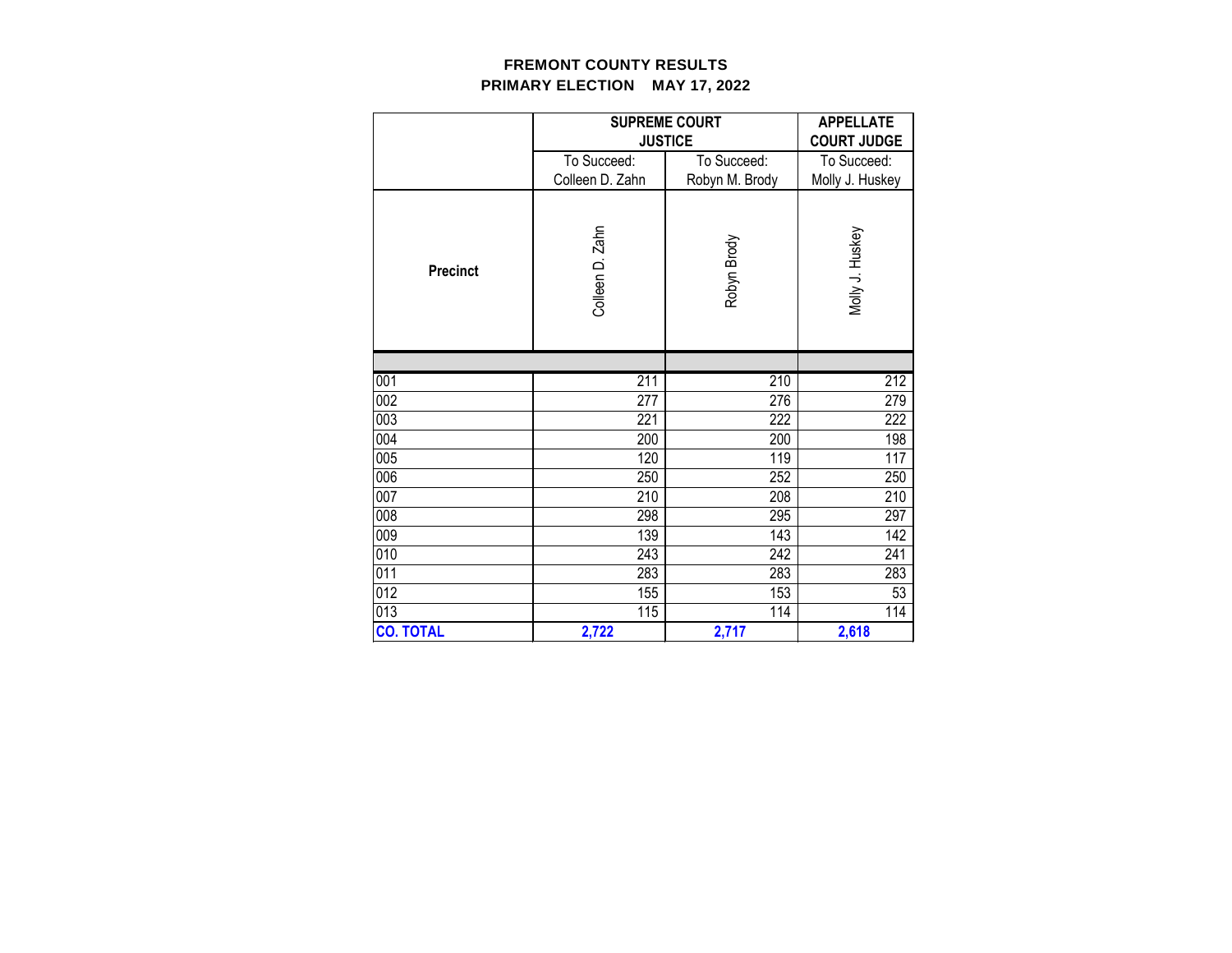|                  |                  | <b>DISTRICT JUDGE</b><br><b>DISTRICT 7</b> |                      |                   |                 |  |  |  |
|------------------|------------------|--------------------------------------------|----------------------|-------------------|-----------------|--|--|--|
|                  | To Succeed:      | To Succeed:                                | To Succeed:          | To Succeed:       | To Succeed:     |  |  |  |
|                  | Bruce L. Pickett | Dane H. Watkins Jr.                        | Darren B. Simpson    | Stevan H Thompson | Steven W. Boyce |  |  |  |
| <b>Precinct</b>  | Bruce L. Pickett | Dane H. Watkins Jr.                        | Simpson<br>Darren B. | Stevan H Thompson | Steven W. Boyce |  |  |  |
|                  |                  |                                            |                      |                   |                 |  |  |  |
| 001              | 212              | 211                                        | 210                  | 209               | 210             |  |  |  |
| 002              | 283              | 279                                        | 277                  | 275               | 274             |  |  |  |
| 003              | 221              | 221                                        | 221                  | 220               | 220             |  |  |  |
| 004              | 203              | 202                                        | 198                  | 198               | 202             |  |  |  |
| 005              | 120              | 119                                        | 119                  | 119               | 118             |  |  |  |
| 006              | 248              | 245                                        | 246                  | 245               | 240             |  |  |  |
| 007              | 208              | 210                                        | 209                  | 206               | 206             |  |  |  |
| 008              | 296              | 295                                        | 295                  | 295               | 293             |  |  |  |
| 009              | 140              | 143                                        | 142                  | 144               | 143             |  |  |  |
| 010              | 243              | 241                                        | 241                  | 243               | 243             |  |  |  |
| 011              | 284              | 282                                        | 281                  | 283               | 282             |  |  |  |
| 012              | 152              | 155                                        | 151                  | 154               | 153             |  |  |  |
| 013              | 115              | 115                                        | 114                  | 115               | 115             |  |  |  |
| <b>CO. TOTAL</b> | 2,725            | 2,718                                      | 2,704                | 2,706             | 2,699           |  |  |  |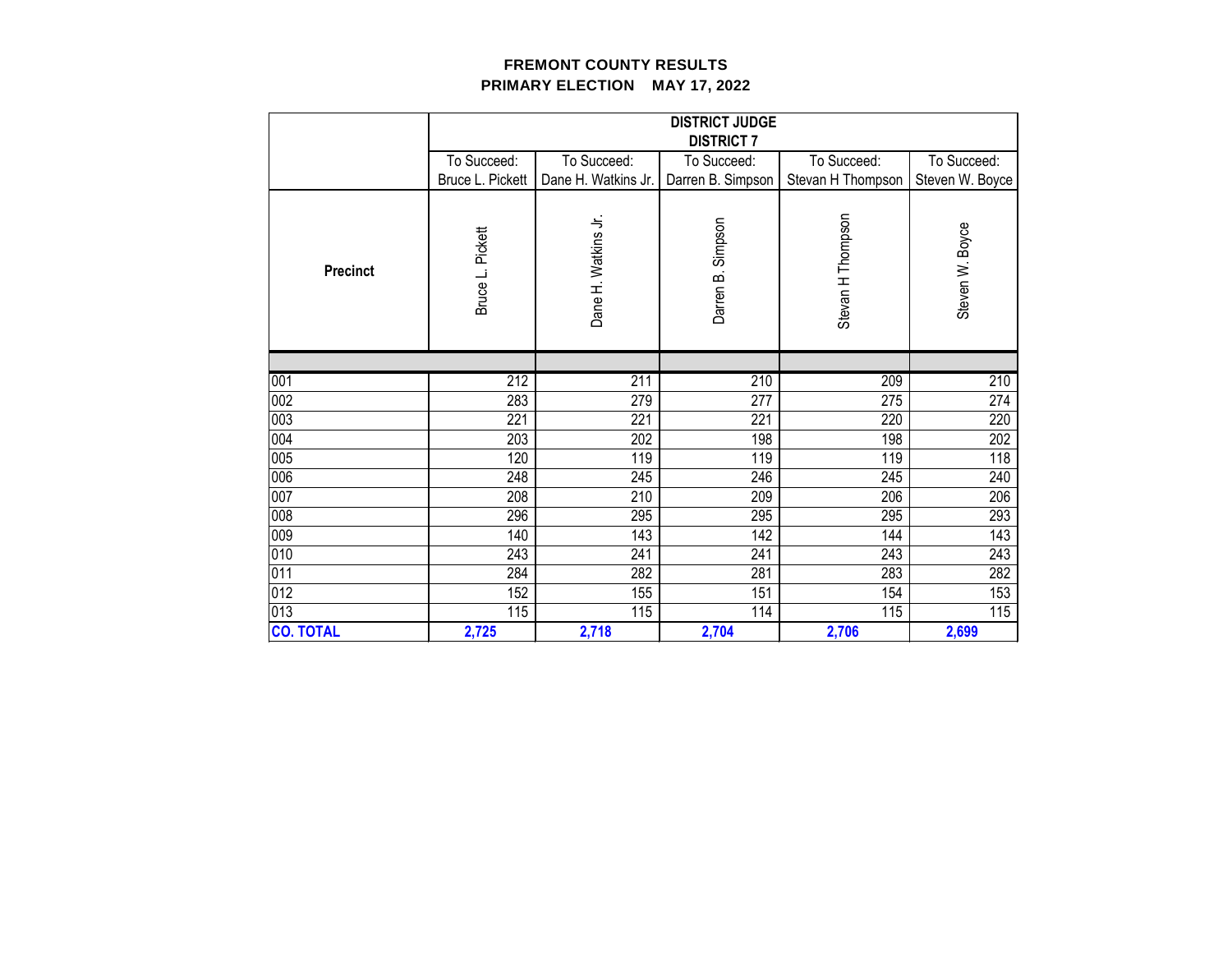|                  | <b>LEGISLATIVE DIST 31</b> |                |                  |                 |                 |                |                 |               |
|------------------|----------------------------|----------------|------------------|-----------------|-----------------|----------------|-----------------|---------------|
|                  |                            | <b>ST SEN</b>  |                  | <b>ST REP A</b> |                 |                | <b>ST REP B</b> |               |
|                  | <b>REP</b>                 | <b>REP</b>     | <b>DEM</b>       | <b>REP</b>      | <b>REP</b>      | <b>DEM</b>     | <b>REP</b>      | <b>REP</b>    |
|                  |                            |                |                  |                 |                 |                |                 |               |
| <b>Precinct</b>  | Fran Bryson                | Van Burtenshaw | Connie Delaney   | Karey Hanks     | Jerald Raymond  | Wayne Talmadge | Rod Furniss     | Darnell Shipp |
|                  |                            |                |                  |                 |                 |                |                 |               |
| 001              | 53                         | 150            | 11               | 92              | 113             | 11             | 135             | 39            |
| 002              | 78                         | 211            | $\overline{2}$   | 171             | 124             | $\overline{2}$ | 164             | 115           |
| 003              | 47                         | 169            | 4                | 120             | 100             | $\overline{4}$ | 138             | 77            |
| 004              | 42                         | 155            | 8                | 76              | 129             | 8              | 120             | 58            |
| 005              | 32                         | 96             |                  | 56              | 73              |                | 82              | 34            |
| 006              | 64                         | 201            | 4                | 113             | 155             | 3              | 147             | 97            |
| 007              | 57                         | 155            | $6\,$            | 91              | 123             | 5              | 129             | 73            |
| 008              | 55                         | 232            | 11               | 141             | 150             | 10             | 173             | 95            |
| 009              | 34                         | 101            | $\boldsymbol{9}$ | 51              | 86              | $\overline{9}$ | 90              | 41            |
| 010              | 78                         | 175            | $\overline{2}$   | 149             | 106             | $\overline{2}$ | 142             | 103           |
| 011              | 79                         | 216            | $\mathfrak{Z}$   | 140             | 159             | $\overline{2}$ | 176             | 105           |
| 012              | 52                         | 102            | $\overline{3}$   | 90              | 64              | $\overline{3}$ | 99              | 46            |
| 013              | 40                         | 72             | $\overline{2}$   | $\overline{76}$ | $\overline{38}$ | $\overline{2}$ | 57              | 52            |
| <b>CO. TOTAL</b> | 711                        | 2,035          | 66               | 1,366           | 1,420           | 62             | 1,652           | 935           |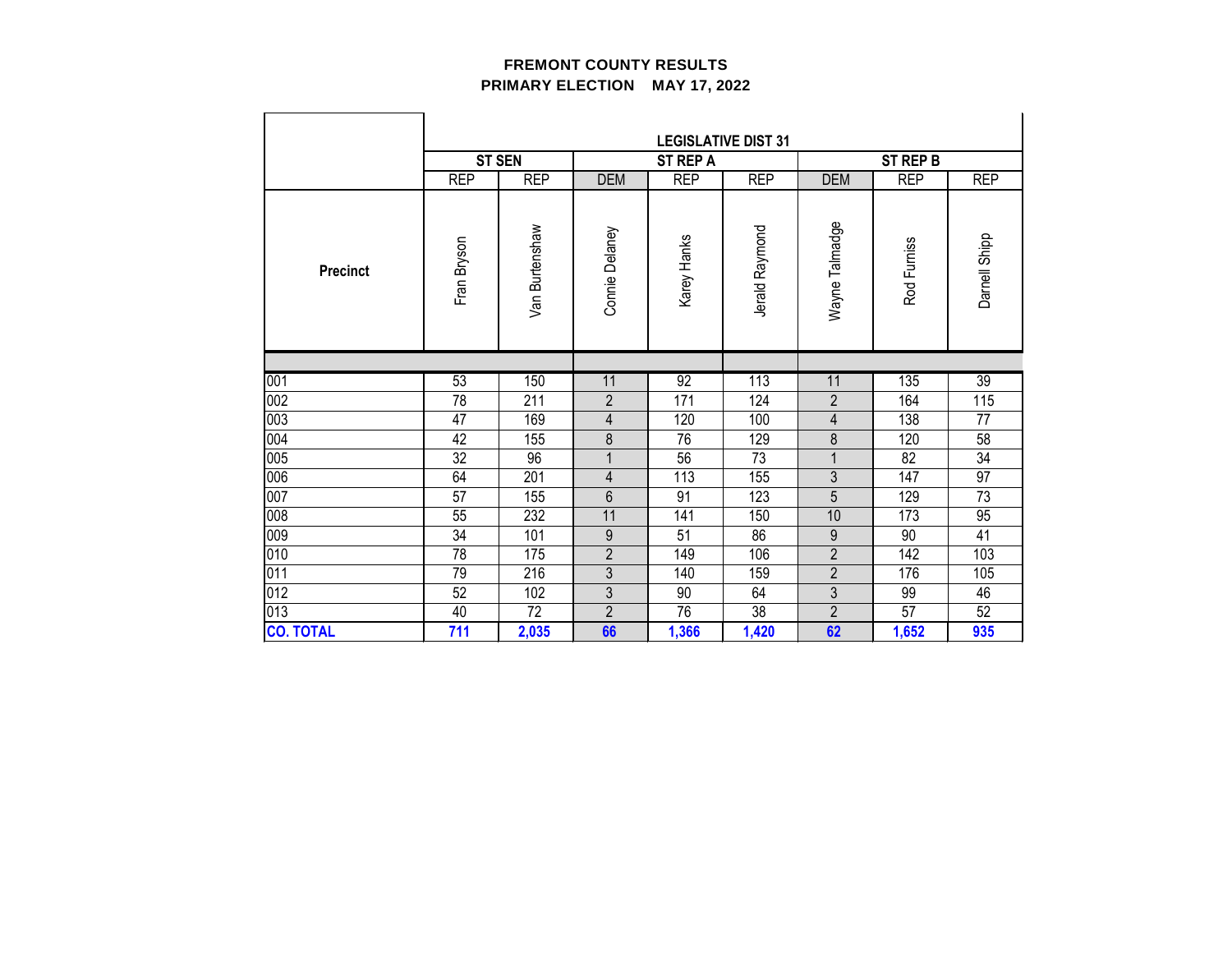|                  |                   |            | <b>COUNTY</b>       |                     | <b>CLERK OF</b> |                  |
|------------------|-------------------|------------|---------------------|---------------------|-----------------|------------------|
|                  |                   |            | <b>COMMISSIONER</b> |                     | THE DISTRICT    | <b>COUNTY</b>    |
|                  | DIST <sub>2</sub> |            | <b>DIST 3</b>       |                     | <b>COURT</b>    | <b>TREASURER</b> |
|                  | <b>REP</b>        | <b>REP</b> | <b>REP</b>          | <b>REP</b>          | <b>REP</b>      | <b>REP</b>       |
| <b>Precinct</b>  | L. Scott Kamachi  | Rick Hill  | Jordon Stoddard     | Richard L. Roberson | Abbie Mace      | J'lene H. Cherry |
|                  |                   |            |                     |                     |                 |                  |
| 001              | 193               | 84         | $\overline{74}$     | 44                  | 196             | 196              |
| 002              | 275               | 74         | 144                 | 76                  | 274             | 273              |
| 003              | 216               | 118        | 87                  | 15                  | 217             | 215              |
| 004              | 191               | 95         | 93                  | 14                  | 190             | 197              |
| 005              | 121               | 63         | 56                  | 9                   | 114             | 116              |
| 006              | 249               | 124        | 115                 | 21                  | 247             | 248              |
| 007              | 204               | 124        | 78                  | 14                  | 198             | 205              |
| 008              | 279               | 184        | 87                  | 22                  | 276             | 281              |
| 009              | 124               | 75         | 59                  | $\overline{3}$      | 130             | 131              |
| 010              | 241               | 122        | 110                 | 25                  | 238             | 240              |
| 011              | 280               | 121        | 144                 | 34                  | 275             | 278              |
| 012              | 153               | 56         | $\overline{73}$     | $\overline{26}$     | 144             | 149              |
| 013              | 113               | 50         | 52                  | 10                  | 110             | 114              |
| <b>CO. TOTAL</b> | 2,639             | 1,290      | 1,172               | 313                 | 2,609           | 2,643            |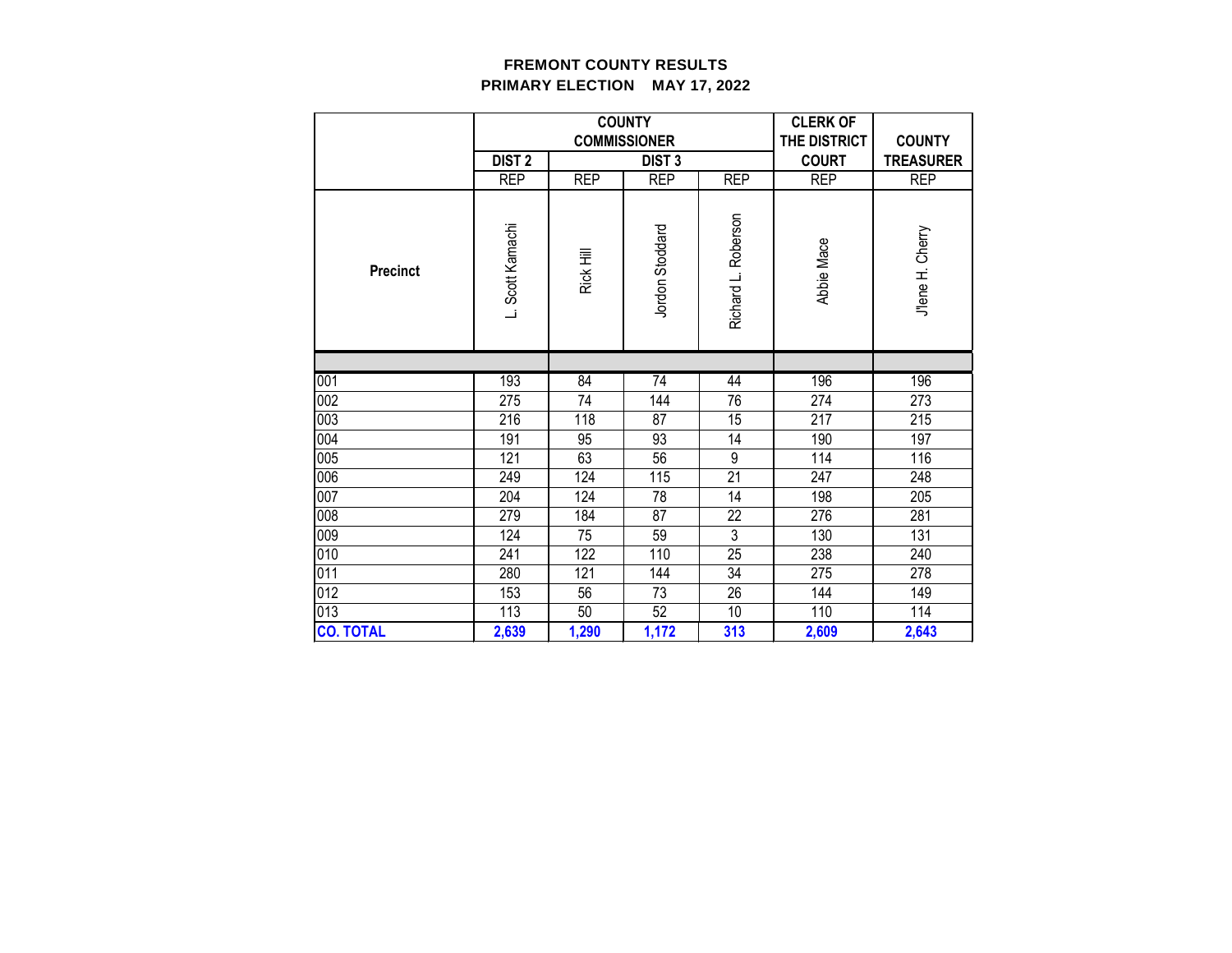|                  | <b>COUNTY</b><br><b>ASSESSOR</b><br><b>REP</b> | <b>COUNTY</b><br><b>CORONER</b><br><b>REP</b> |  |  |
|------------------|------------------------------------------------|-----------------------------------------------|--|--|
| <b>Precinct</b>  | Carol Blanchard                                | Brenda M. Dye                                 |  |  |
|                  |                                                |                                               |  |  |
| 001              | 198                                            | 192                                           |  |  |
| 002              | 277                                            | 272                                           |  |  |
| 003              | 217                                            | 218                                           |  |  |
| 004              | 193                                            | 193                                           |  |  |
| 005              | 118                                            | 115                                           |  |  |
| 006              | 254                                            | 247                                           |  |  |
| 007              | 205                                            | 207                                           |  |  |
| 008              | 279                                            | 280                                           |  |  |
| 009              | 130                                            | 128                                           |  |  |
| 010              | 242                                            | 240                                           |  |  |
| 011              | 282                                            | 274                                           |  |  |
| 012              | 149                                            | 147                                           |  |  |
| $\overline{013}$ | 111                                            | 108                                           |  |  |
| <b>CO. TOTAL</b> | 2,655                                          | 2,621                                         |  |  |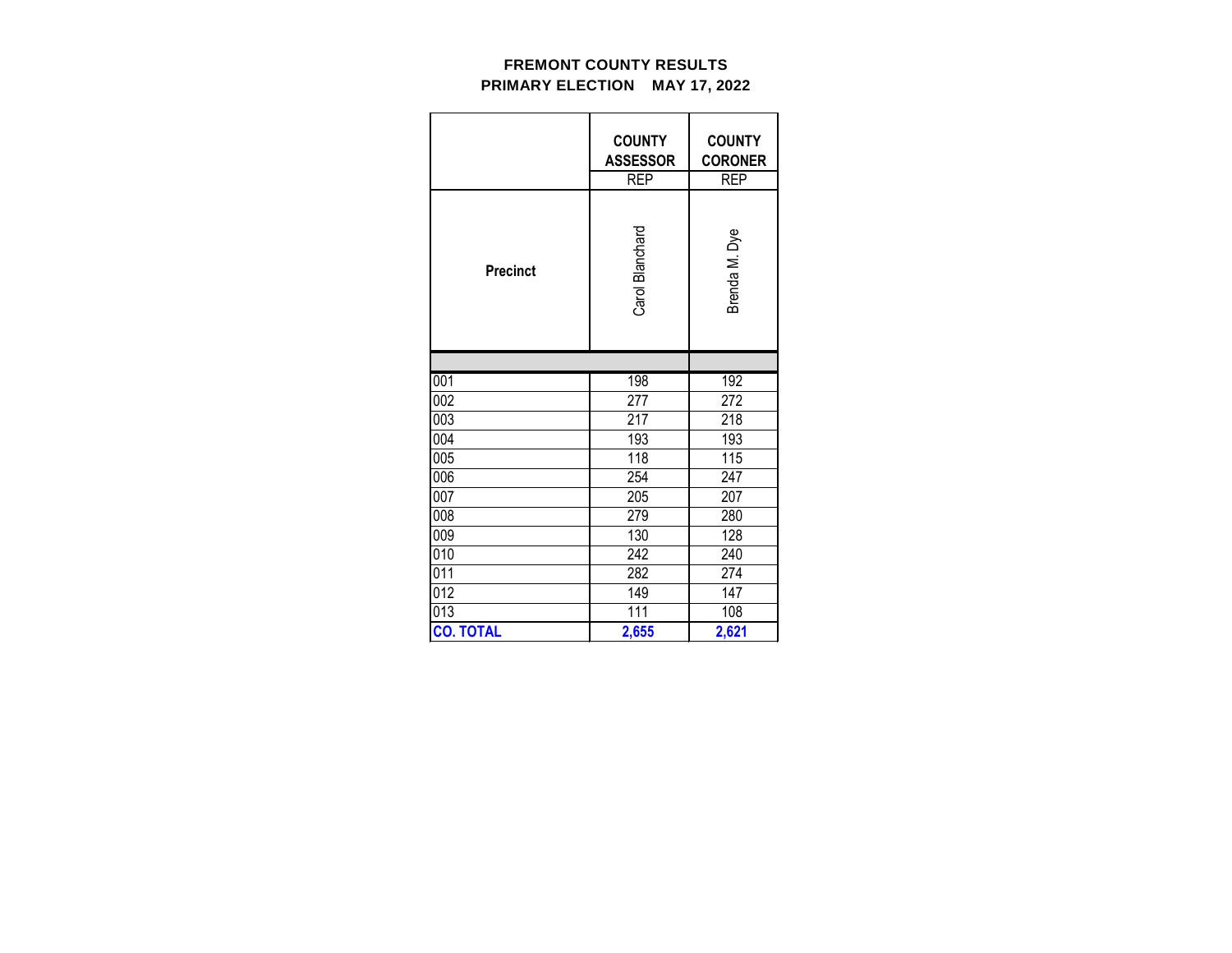| PRECINCT COMMITTEEMAN |              |                       |                       |  |  |  |  |
|-----------------------|--------------|-----------------------|-----------------------|--|--|--|--|
| <b>PRECINCT</b>       | <b>PARTY</b> | <b>CANDIDATE NAME</b> | <b>VOTES RECEIVED</b> |  |  |  |  |
|                       |              |                       |                       |  |  |  |  |
| 001                   | Republican   | Kenneth Watts         | 188                   |  |  |  |  |
|                       |              |                       |                       |  |  |  |  |
| 002                   | Republican   | <b>Burke Hanks</b>    | 267                   |  |  |  |  |
|                       |              |                       |                       |  |  |  |  |
| 003                   | Republican   | Kelly Warnberg        | $\overline{218}$      |  |  |  |  |
| 004                   | Republican   | Rachel Hatton         | 181                   |  |  |  |  |
|                       |              |                       |                       |  |  |  |  |
| 005                   | Republican   | John Scafe            | 117                   |  |  |  |  |
|                       |              |                       |                       |  |  |  |  |
| 006                   | Republican   | Jared Hawkes          | 246                   |  |  |  |  |
|                       |              |                       |                       |  |  |  |  |
| 007                   |              |                       |                       |  |  |  |  |
|                       |              |                       |                       |  |  |  |  |
| $\overline{008}$      | Republican   | Brigham Chelson       | 279                   |  |  |  |  |
| 009                   | Republican   | Rodney Chandler       | 132                   |  |  |  |  |
|                       |              |                       |                       |  |  |  |  |
| 010                   | Republican   | <b>Cammy Potter</b>   | 121                   |  |  |  |  |
|                       | Republican   | Keith Blanchard       | $\overline{142}$      |  |  |  |  |
|                       |              |                       |                       |  |  |  |  |
| $\overline{011}$      | Republican   | Robine Singleton      | 274                   |  |  |  |  |
|                       |              |                       |                       |  |  |  |  |
| $\overline{012}$      | Republican   | Cade Carter           | 149                   |  |  |  |  |
|                       |              |                       |                       |  |  |  |  |
| $\overline{013}$      | Republican   | John (J.C) Siddoway   | 111                   |  |  |  |  |
|                       |              |                       |                       |  |  |  |  |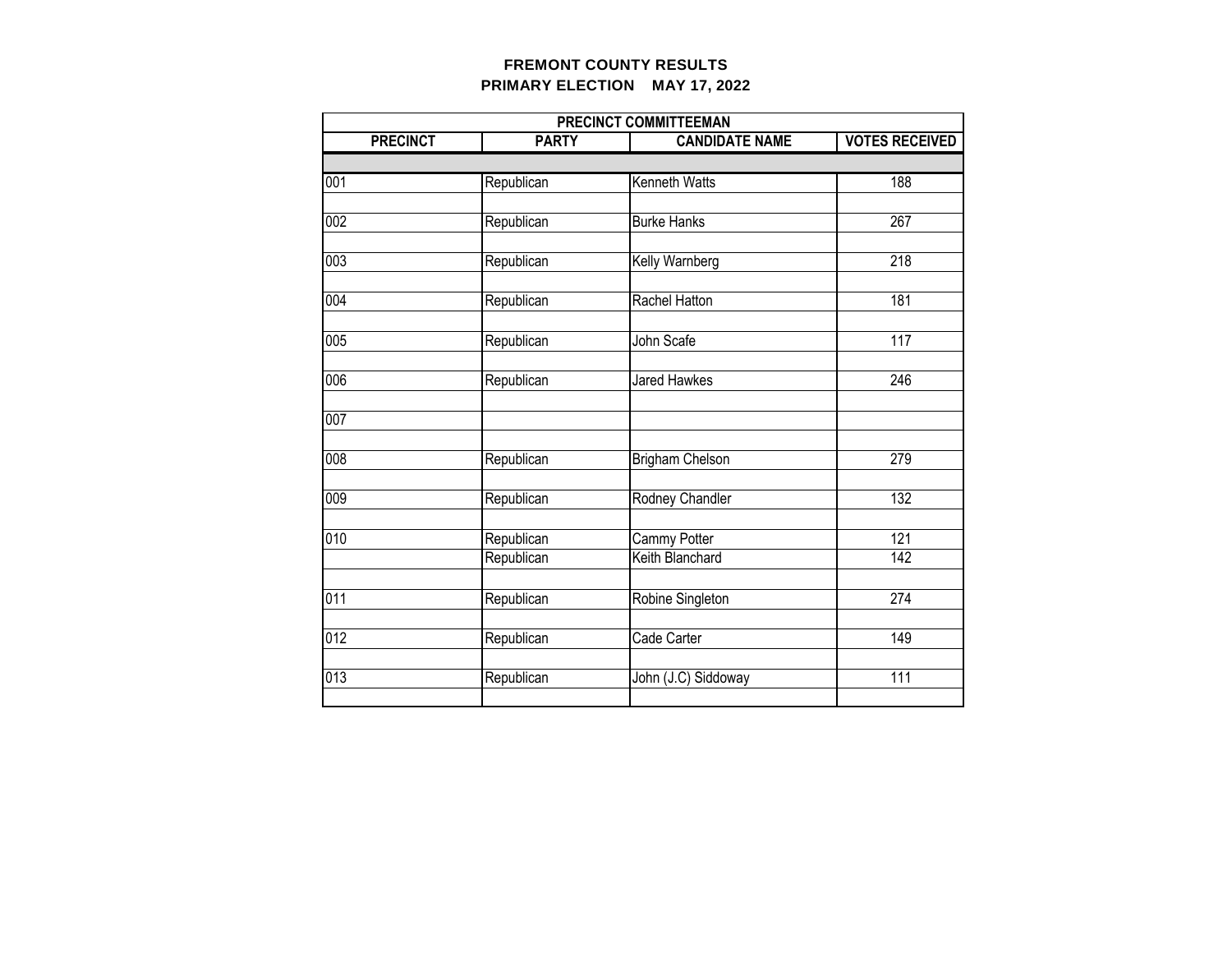|                  | <b>ADVISORY QUESTION</b><br>ON SPLITTING SCHOOL<br><b>DISTRICT #215</b> |         |  |  |  |  |
|------------------|-------------------------------------------------------------------------|---------|--|--|--|--|
| <b>Precinct</b>  | In Favor Of                                                             | Against |  |  |  |  |
|                  |                                                                         |         |  |  |  |  |
| 001              | $\overline{80}$                                                         | 147     |  |  |  |  |
| 002              | 74                                                                      | 226     |  |  |  |  |
| 003              | 30                                                                      | 196     |  |  |  |  |
| 004              | 74                                                                      | 137     |  |  |  |  |
| 005              | 54                                                                      | 77      |  |  |  |  |
| 006              | 108                                                                     | 162     |  |  |  |  |
| 007              | 43                                                                      | 187     |  |  |  |  |
| 008              | 60                                                                      | 255     |  |  |  |  |
| 009              | 28                                                                      | 122     |  |  |  |  |
| 010              | 37                                                                      | 226     |  |  |  |  |
| 011              | 66                                                                      | 233     |  |  |  |  |
| 012              | 20                                                                      | 138     |  |  |  |  |
| 013              | 29                                                                      | 82      |  |  |  |  |
| <b>CO. TOTAL</b> | 703                                                                     | 2,188   |  |  |  |  |